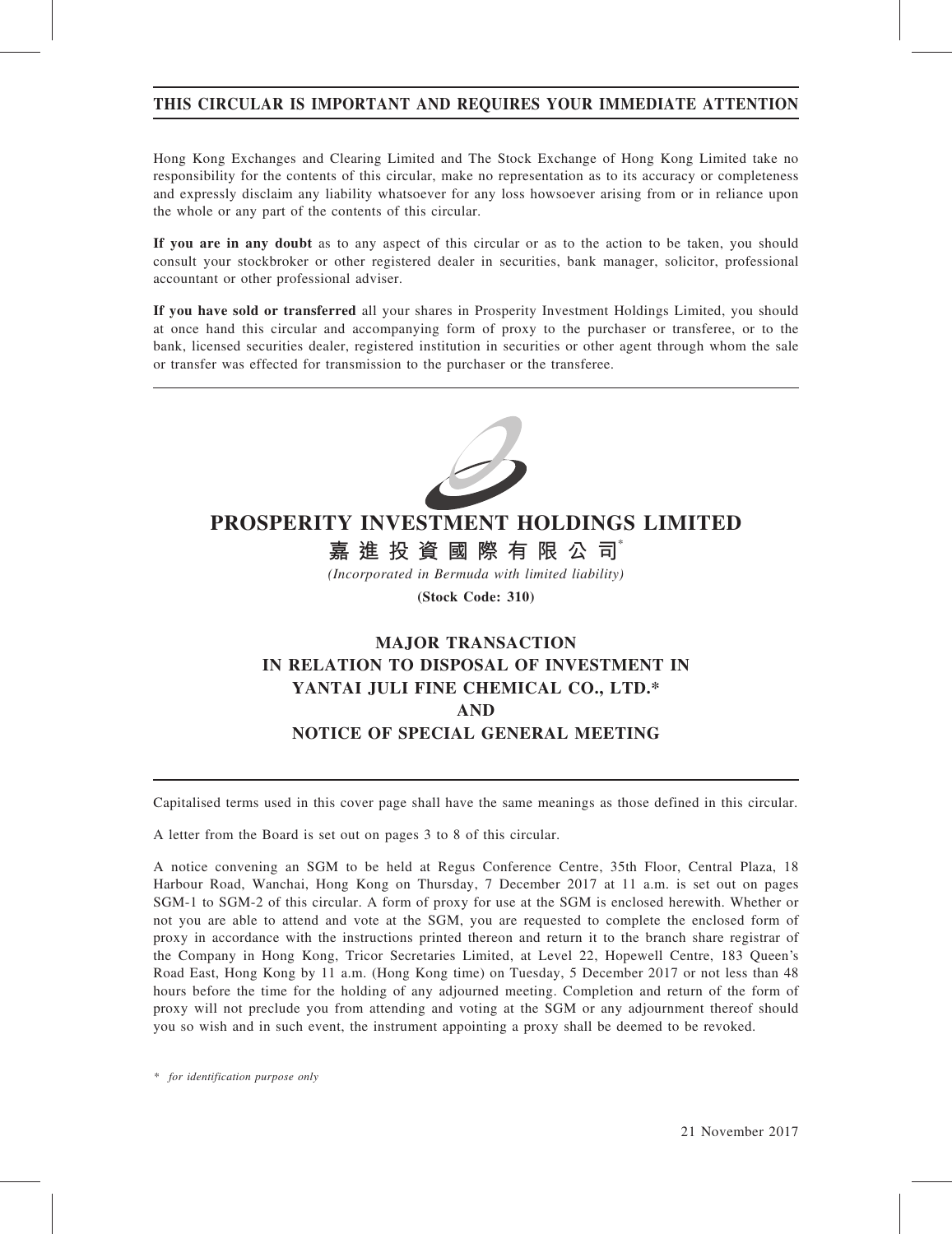## Pages

| $3 - 8$       |
|---------------|
|               |
|               |
| $SGM-1-SGM-2$ |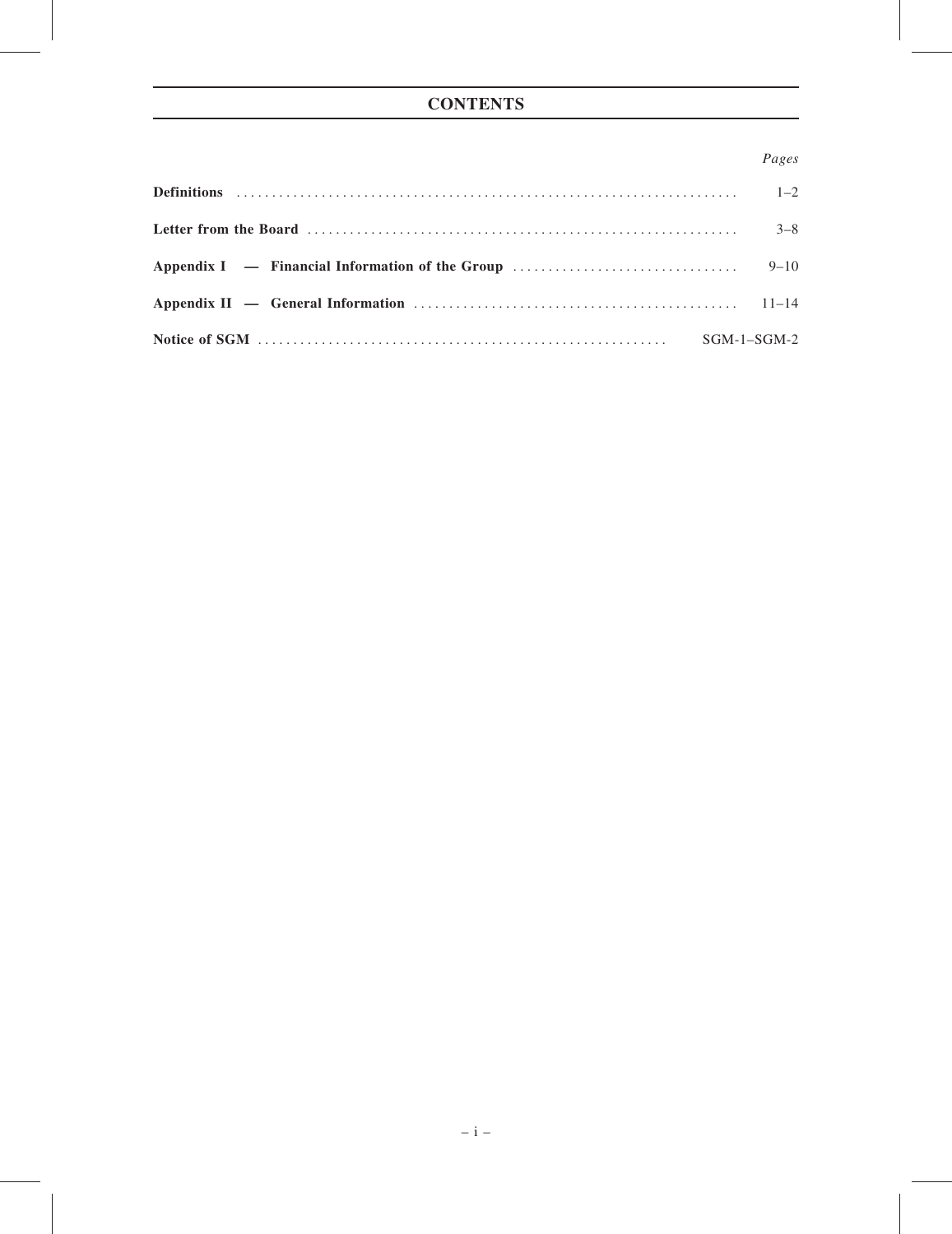## DEFINITIONS

In this circular, unless the context otherwise requires, the following terms shall have the following meanings:

| "Announcement"                 | the announcement issued by the Company dated 31 October 2017<br>in relation to the Disposal                                                                                                                        |
|--------------------------------|--------------------------------------------------------------------------------------------------------------------------------------------------------------------------------------------------------------------|
| "Board"                        | the board of Directors                                                                                                                                                                                             |
| "Company"                      | Prosperity Investment Holdings Limited, a company incorporated<br>in Bermuda with limited liability, the issued shares of which are<br>listed on the Main Board of the Stock Exchange                              |
| "connected person(s)"          | has the same meaning ascribed to it under the Listing Rules                                                                                                                                                        |
| "Consideration"                | the consideration of RMB27 million (equivalent to approximately<br>HK\$31.72 million), i.e. RMB12 per Sale Share, payable by the<br>Purchaser for the Sale Shares                                                  |
| "Director(s)"                  | director(s) of the Company                                                                                                                                                                                         |
| "Disposal"                     | the proposed disposal of the Sale Shares by the Vendor to the<br>Purchaser pursuant to the Share Transfer Agreement                                                                                                |
| "Guarantor"                    | 鞏和山 (Gong Heshan*), the guarantor of the Purchaser                                                                                                                                                                 |
| "Group"                        | the Company and its subsidiaries                                                                                                                                                                                   |
| "Hong Kong"                    | the Hong Kong Special Administrative Region of the PRC                                                                                                                                                             |
| "HK\$"                         | Hong Kong dollars, the lawful currency of Hong Kong                                                                                                                                                                |
| "Latest Practicable Date"      | 14 November 2017, being the latest practicable date prior to<br>printing of this circular for the purpose of ascertaining certain<br>information contained in this circular                                        |
| "Listing Rules"                | the Rules Governing the Listing of Securities on the Stock<br>Exchange                                                                                                                                             |
| "Performance Guarantee Letter" | a performance guarantee for the obligations of the Purchaser to<br>make payment of the Consideration under the Share Transfer<br>Agreement to be issued by the designated PRC bank to the<br>Vendor as beneficiary |
| "PRC" or "China"               | the People's Republic of China, which for the purpose of this<br>circular, shall exclude Hong Kong, the<br>Macau<br>Special<br>Administrative Region of the PRC and Taiwan                                         |
| "Purchaser"                    | 寧夏胡楊智能投資發展中心(有限合伙)<br>(NingXia<br>Huyang<br>Zhineng Investment Development Centre (Limited Partnership)*)                                                                                                          |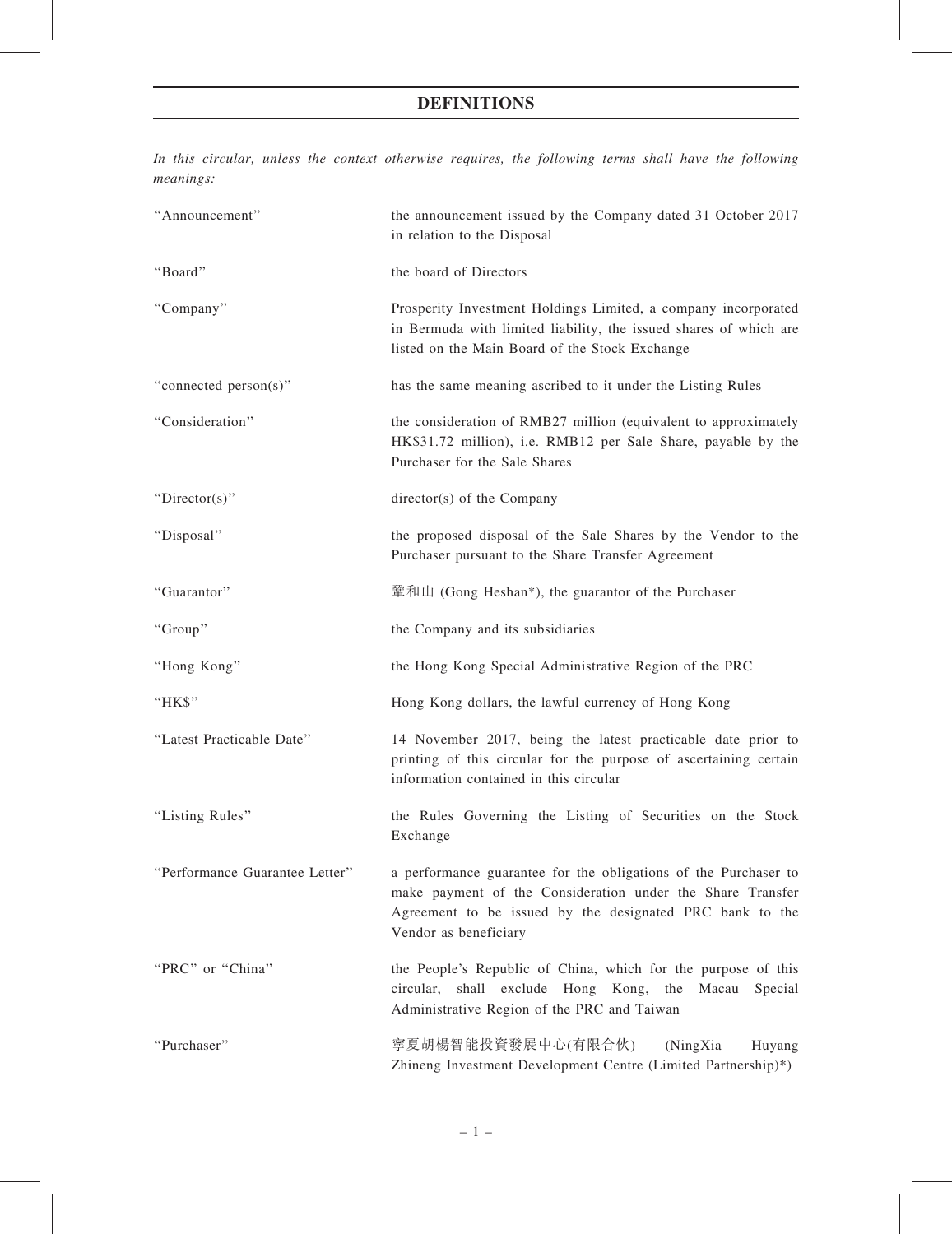## DEFINITIONS

| "RMB"                      | Renminbi, the lawful currency of the PRC                                                                                                                                                                             |
|----------------------------|----------------------------------------------------------------------------------------------------------------------------------------------------------------------------------------------------------------------|
| "SFO"                      | Securities and Futures Ordinance (Chapter 571 of the laws of<br>Hong Kong)                                                                                                                                           |
| "SGM"                      | the special general meeting of the Company to be convened for<br>the purpose of considering and, if thought fit, approving the<br>Share Transfer Agreement and the transactions contemplated<br>thereunder           |
| "Sale Shares"              | 2,250,000 shares of Yantai Juli, representing approximately<br>1.17% equity interest in Yantai Juli as at the date of this circular                                                                                  |
| "Share $(s)$ "             | ordinary share(s) of HK\$0.025 each in the capital of the<br>Company                                                                                                                                                 |
| "Shareholder(s)"           | $holder(s)$ of $Share(s)$                                                                                                                                                                                            |
| "Shareholders Approval"    | the approval by the Shareholders (other than those who are<br>required to abstain from voting under the Listing Rules) at the<br>SGM of the Share Transfer Agreement and the transactions<br>contemplated thereunder |
| "Share Transfer Agreement" | the share transfer agreement dated 31 October 2017 entered into<br>among the Vendor, the Purchaser and the Guarantor relating to<br>the Disposal                                                                     |
| "Stock Exchange"           | the Stock Exchange of Hong Kong Limited                                                                                                                                                                              |
| "USD"                      | United States dollars, the lawful currency of the United States of<br>America                                                                                                                                        |
| "Vendor"                   | Carson Capital Resources Limited, a company incorporated in<br>Hong Kong with limited liability and a direct wholly-owned<br>subsidiary of the Company                                                               |
| "Yantai Juli"              | 煙台巨力精細化工股份有限公司 (Yantai Juli Fine Chemical Co.,<br>Ltd.*), a company established in the PRC                                                                                                                           |
| $``\%"$                    | per cent.                                                                                                                                                                                                            |

For the purpose of this circular, unless otherwise stated, the conversion of RMB into HK\$ is based on the exchange rate of RMB1.00 to HK\$1.175. The exchange rate has been used, where applicable, for the purposes of illustration only and does not constitute a representation that any amounts were or may have been exchanged at this or any other rate at all.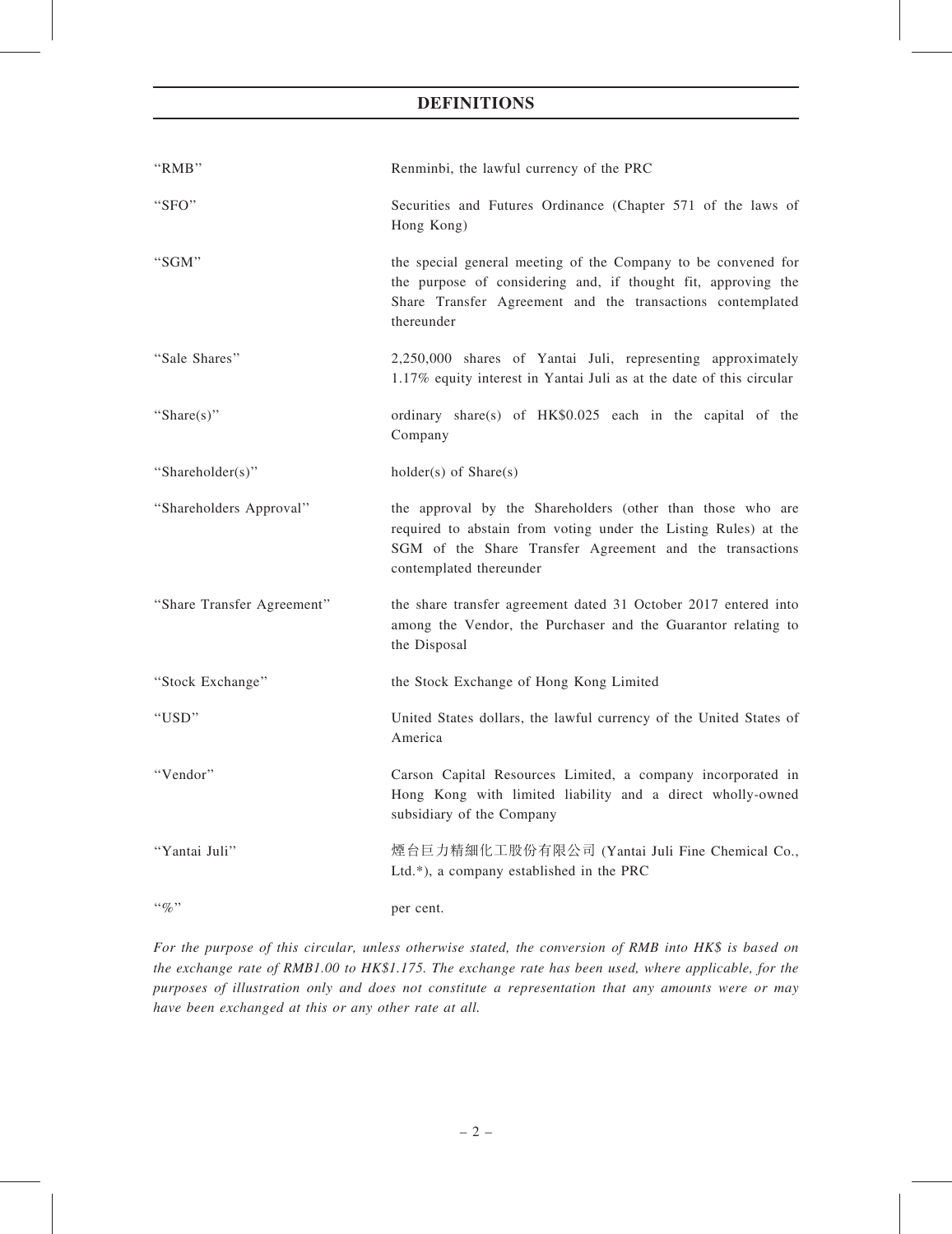

# PROSPERITY INVESTMENT HOLDINGS LIMITED

嘉進 投 資 國 際 有 限 公 司

(Incorporated in Bermuda with limited liability)

(Stock Code: 310)

Executive Director: CHENG Hairong (Chairman and Managing Director)

Non-Executive Director: LAU Tom Ko Yuen (Deputy Chairman)

Independent Non-Executive Directors: FENG Nien Shu LUI Siu Tsuen, Richard WONG Lai Kin, Elsa

Registered office: Clarendon House 2 Church Street Hamilton HM 11 Bermuda

Principal place of business in Hong Kong: Suite 2701, Shui On Centre 6–8 Harbour Road Wanchai Hong Kong

Hong Kong, 21 November 2017

To the Shareholders

Dear Sir or Madam,

# MAJOR TRANSACTION IN RELATION TO DISPOSAL OF INVESTMENT IN YANTAI JULI FINE CHEMICAL CO., LTD.\*

### **INTRODUCTION**

Reference is made to the Announcement in which the Board announced that on 31 October 2017 (after trading hours), the Vendor (a direct wholly-owned subsidiary of the Company) entered into the Share Transfer Agreement with the Purchaser and the Guarantor, for the disposal by the Vendor of the Sale Shares (being 2,250,000 shares, representing approximately 1.17% equity interest, in Yantai Juli) to the Purchaser at the aggregate consideration of RMB27 million (equivalent to approximately HK\$31.72 million). Upon completion of the Disposal, the Group will cease to have any interest in Yantai Juli.

The purpose of this circular is to provide you with, among other things, (i) further details of the Share Transfer Agreement and the Disposal; (ii) financial information of the Group; (iii) other information as required to be disclosed under the Listing Rules; and (iv) notice of SGM.

\* for identification purpose only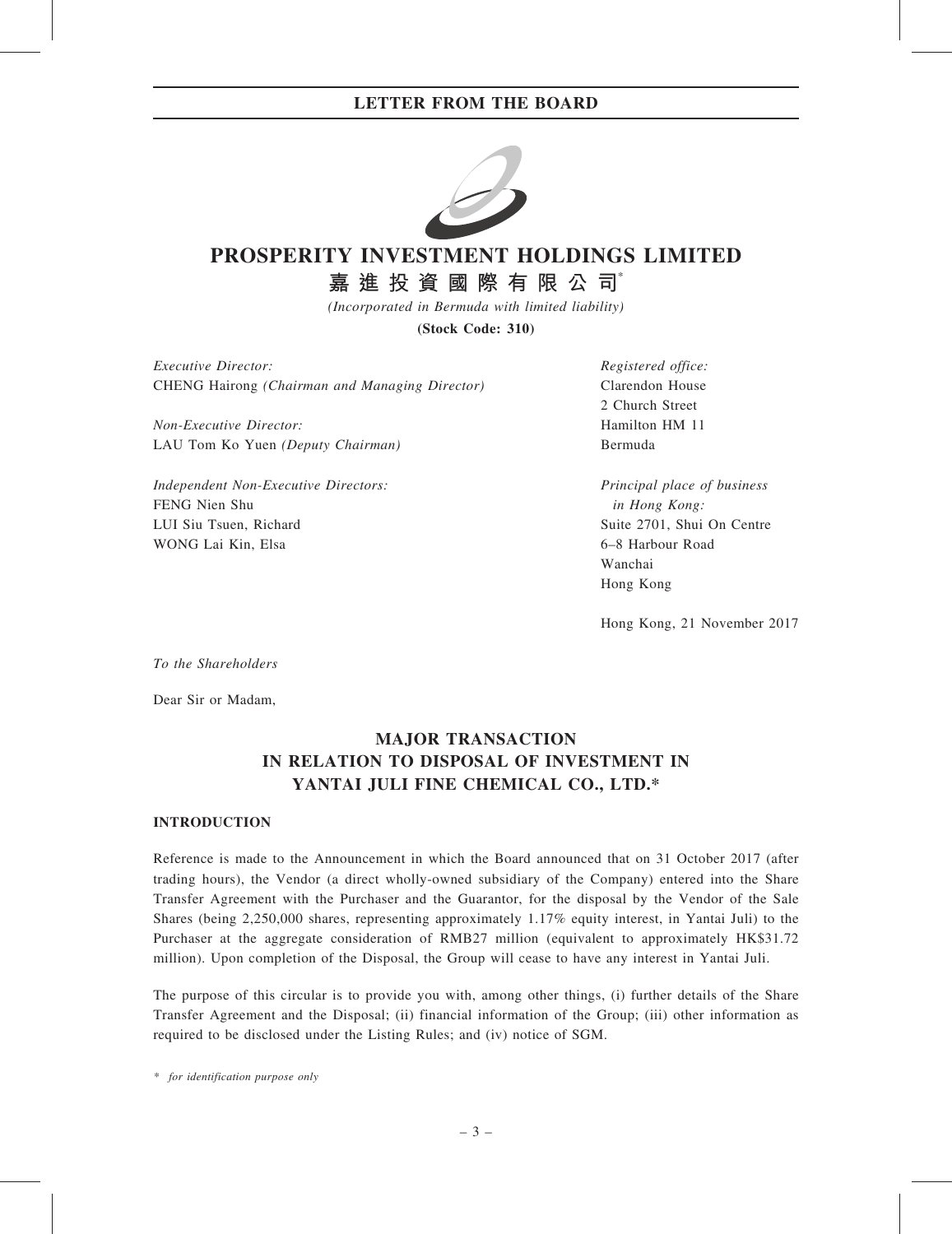#### Share Transfer Agreement

The principal terms of the Share Transfer Agreement are summarized as follows:

| Date | 31 October 2017 |
|------|-----------------|
|------|-----------------|

- Parties : (a) Carson Capital Resources Limited, a wholly-owned subsidiary of the Company, being the Vendor
	- (b) 寧夏胡楊智能投資發展中心(有限合伙) (Ningxia Huyang Zhineng Investment Development Centre (Limited Partnership)\*), being the Purchaser
	- (c) 鞏和山 (Gong Heshan\*), as the guarantor for the Purchaser

As at the Latest Practicable Date, to the best of the knowledge, information and belief of the Directors, having made all reasonable enquiries, the Purchaser and its ultimate beneficial owners and the Guarantor are third parties independent of the Company and its connected persons.

## Assets to be disposed of

As at the Latest Practicable Date, the Sale Shares, being 2,250,000 shares, represents approximately 1.17% equity interest, in Yantai Juli.

### Consideration

The Consideration payable by the Purchaser for the Sale Shares is RMB27 million (equivalent to approximately HK\$31.72 million), i.e. RMB12 per Sale Share. The Consideration was arrived at after arm's length negotiation between the Vendor and the Purchaser with reference to the new issue price of shares in Yantai Juli as mentioned in the paragraph headed ''Reasons for and the benefit of the Disposal'' below.

### Completion and Payment of the Consideration

Within 40 business days of the Shareholders Approval having been obtained, the Purchaser and the Guarantor shall procure the completion of the following:

- (i) Yantai Juli enters the name of the Purchaser into its register of members;
- (ii) Yantai Juli makes the necessary filings in relation to the transfer of the Sale Shares in accordance with the Interim Administrative Measures for the Record-filing of the Incorporation and Change of Foreign-invested Enterprises (《外商投資企業設立及變更備案管理暫行辦法》);
- (iii) the Purchaser and Yantai Juli pay the applicable PRC withholding tax (if any) payable by the Vendor in relation to the Disposal and provide the relevant tax receipts; and
- (iv) the Purchaser shall be responsible for handling the necessary filing with and, if required, application for approval from, the relevant foreign exchange authorities of the PRC and remittance procedures for the payment of the Consideration.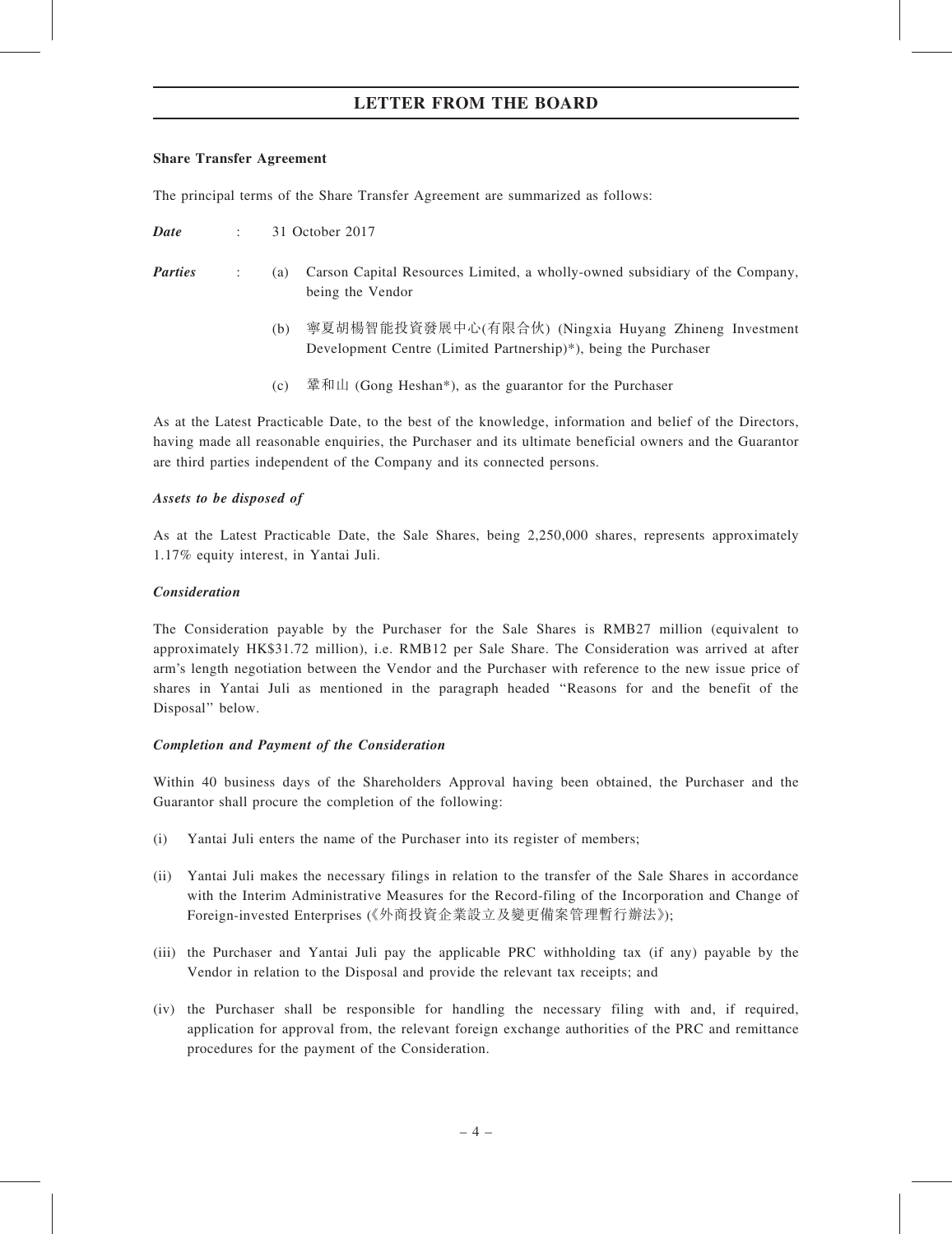Within 10 business days after completion of items (i) to (iv) above, the Purchaser shall pay the Consideration, net of any applicable PRC withholding tax and expenses related to the Disposal payable by the Vendor, in USD to the Vendor's designated bank account in Hong Kong. The Purchaser shall not be responsible for any delay in payment of the Consideration due to processing of the foreign exchange authorities.

The Purchaser undertakes to provide the Vendor with the Performance Guarantee Letter within 14 business days after the signing of the Share Transfer Agreement. Under the Performance Guarantee Letter, the issuing bank undertakes that if the Purchaser fails to pay the Consideration in accordance with the terms and conditions of the Share Transfer Agreement, it will within 14 business days after receipt of written notice from the Vendor, pay to the Vendor the amount payable by the Purchaser under the terms of the Share Transfer Agreement up to RMB27,000,000.

## Other fees

If Yantai Juli has to incur any additional audit fees and/or valuation fee for the Disposal, such expenses up to the sum of RMB250,000, shall be borne by the Vendor.

## Conditions Precedent

The sale of the Sale Shares is conditional upon the fulfillment of the following conditions:

- (a) the Shareholders Approval having been obtained;
- (b) the Company having complied with any relevant requirements under the Listing Rules or otherwise of the Stock Exchange or other regulatory authorities in relation to the transactions contemplated under the Share Transfer Agreement; and
- (c) the Vendor having received the Performance Guarantee Letter in the agreed form.

As at the Latest Practicable Date, the Vendor has yet to receive the Performance Guarantee Letter from the Purchaser. The Directors (including the independent non-executive Directors) consider that the terms of the Disposal, including the Consideration, are on normal commercial terms and are fair and reasonable.

Upon completion of the Disposal, the Vendor will cease to have any interest in Yantai Juli.

### INFORMATION OF THE GROUP

The Company is an investment company listed under Chapter 21 of the Listing Rules. The Group is principally engaged in investment in both listed and unlisted investments and other related financial assets.

## INFORMATION OF YANTAI JULI

Yantai Juli is a company incorporated in the PRC in June 2001, and is principally engaged in the production, processing and sale of hi-technology chemical products including toluene diisocyanate for manufacturing industry.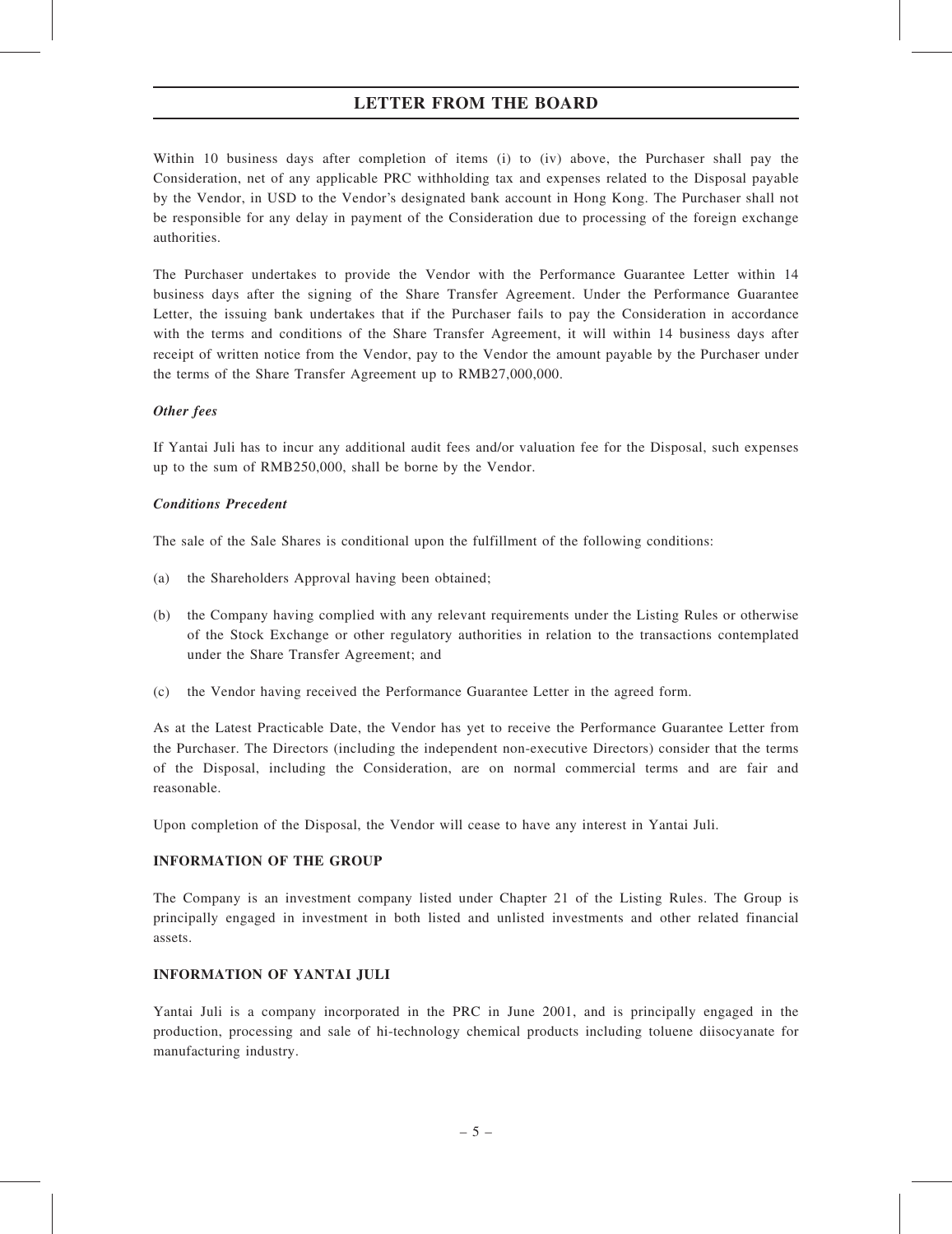Set out below is the audited financial information of Yantai Juli as extracted from its financial statements prepared in accordance with the PRC generally accepted accounting principles for the two financial years ended 31 December 2015 and 2016:

|                          |             | For the year ended 31 December |  |
|--------------------------|-------------|--------------------------------|--|
|                          | 2015        | 2016                           |  |
|                          | (audited)   | (audited)                      |  |
|                          | RMB million | RMB million                    |  |
| (Loss)/Profit before tax | (254)       | 139                            |  |
| (Loss)/Profit after tax  | (255)       | 147                            |  |

As at 31 December 2016, the audited consolidated net asset value attributable to owners of Yantai Juli was approximately RMB722 million.

### INFORMATION OF THE PURCHASER AND THE GUARANTOR

The Purchaser is a company established in the PRC. To the best of the knowledge, information and belief of the Directors, the purchaser is an investment holding company and an existing shareholder of Yantai Juli.

The Guarantor is the legal representative and the chairman of the board of directors of Yantai Juli. To the best of the knowledge, information and belief of the Directors, the Guarantor holds a majority interest in the single largest shareholder of Yantai Juli.

The Purchaser and the Guarantor have confirmed under the Share Transfer Agreement that they are independent of each other.

### REASONS FOR AND BENEFIT OF THE DISPOSAL

The Vendor acquired the Sale Shares in 2010. The total investment costs of the Group for the Sale Shares amounted to approximately HK\$25,810,000. Since the acquisition, the Group has only received dividends of approximately HK\$642,000 and HK\$255,000 from Yantai Juli for the years ended 2013 and 2014 respectively and no dividends have been received or declared for the other years, including for the financial year ended 31 December 2016. The Group has also not received any other distributions from Yantai Juli. The operating results of Yantai Juli fluctuated between 2010 and 2016 with losses for the 2014 and 2015 financial years. Due to the performance of and returns from Yantai Juli as abovementioned, impairment on the investment cost of the Sale Shares had been made in 2011, 2012 and fully impaired in 2015.

At a shareholders meeting of Yantai Juli held on 28 June 2017, it was resolved that Yantai Juli would issue 42,000,000 new shares at RMB12 each, which have been fully subscribed by various investors. The Vendor has not subscribed for any of the new shares and its equity interest in Yantai Juli was therefore diluted from 1.5% to the present 1.17%.

The Disposal at the Consideration would represent an annualized return of approximately 2.64% (without taking into account any enterprise income tax on non-resident enterprises which may be payable by the Vendor in relation to the Disposal) on the Group's cost of investment in the Sale Shares.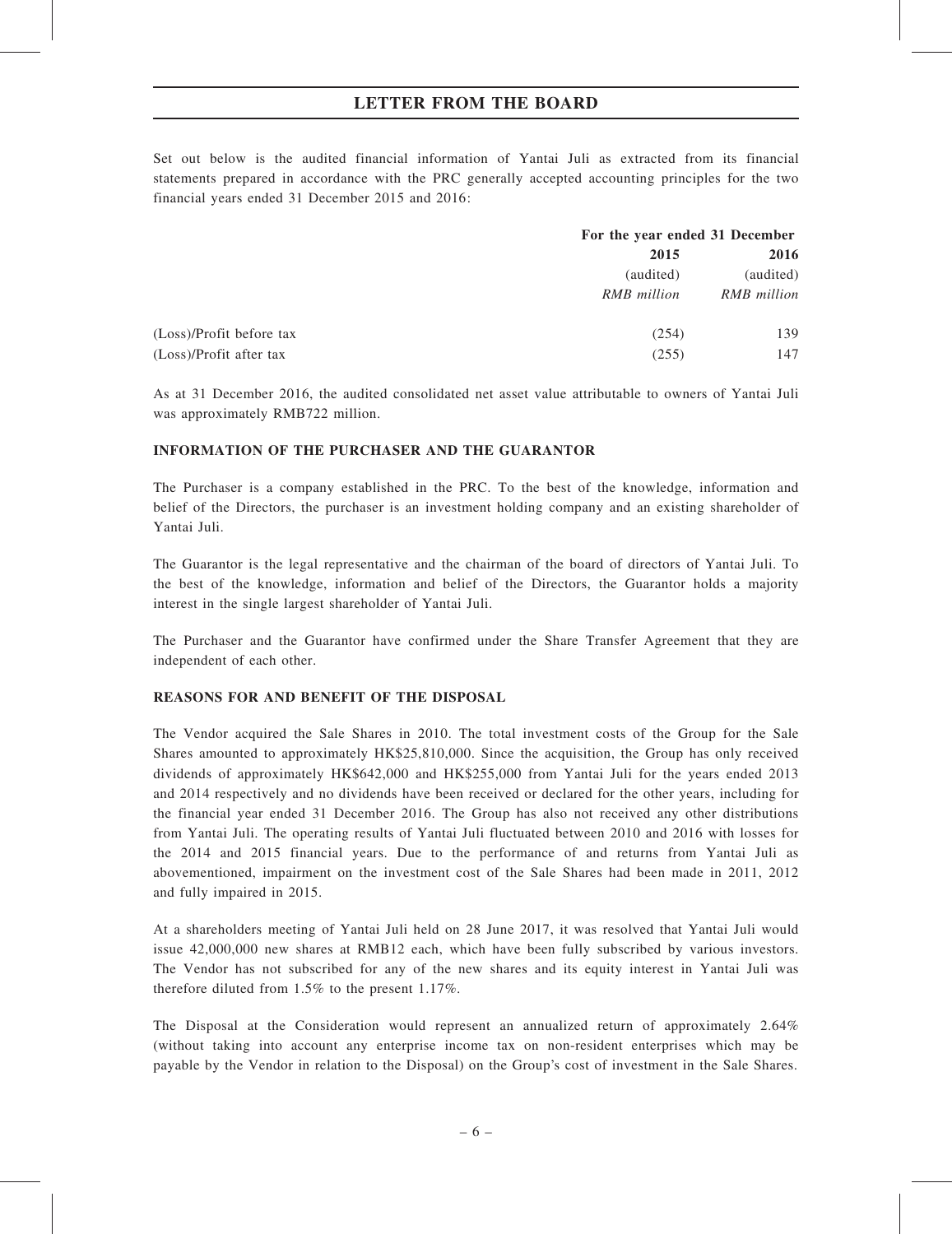The Directors consider that the Disposal provides the Group with a good opportunity to realise its investment in Yantai Juli and will generate cash inflow to the Group for its general working capital and/ or for other investment opportunities. The Directors (including the independent non-executive Directors) are therefore of the view that the Disposal is in the interests of the Company and the Shareholders as a whole.

### FINANCIAL EFFECTS AND USE OF PROCEEDS OF THE DISPOSAL

The Sale Shares had been accounted for as available-for-sale investment and stated at cost less impairment in the Company's consolidated financial statement and the investment costs thereof have been fully impaired in the financial year ended 31 December 2015.

Subject to review of the Company's auditor, based on the Consideration of RMB27,000,000 (equivalent to approximately HK\$31.72 million), the Group currently expects to record a gain arising from the Disposal of approximately HK\$31.72 million upon completion, before deduction of transaction costs and taxation.

The Group intends to apply the net proceeds from the Disposal for general working capital and new investment when opportunities arise.

## IMPLICATIONS UNDER THE LISTING RULES

As one of the applicable percentage ratios (as defined in the Listing Rules) exceeds 25% but is less than 75%, the Disposal constituted a major transaction of the Company and is therefore subject to reporting, announcement, circular and shareholders' approval requirements under Chapter 14 of the Listing Rules.

### SGM

The Company will convene the SGM at Regus Conference Centre, 35th Floor, Central Plaza, 18 Harbour Road, Wanchai, Hong Kong on Thursday, 7 December 2017 at 11 a.m. at which resolution will be proposed for the purpose of considering and if thought fit, approving the Disposal and the transactions contemplated thereunder. The notice of SGM is set out on pages SGM-1 to SGM-2 of this circular. A form of proxy for use in connection with the SGM is enclosed with this circular.

Whether or not you are able to attend the meeting, you are requested to complete and return the enclosed form of proxy in accordance with the instructions printed thereon as soon as possible to the branch share registrar of the Company in Hong Kong, Tricor Secretaries Limited, at Level 22, Hopewell Centre, 183 Queen's Road East, Hong Kong by 11 a.m. (Hong Kong time) on Tuesday, 5 December 2017 or not less than 48 hours before the time for the holding of any adjourned meeting. Completion and return of the form of proxy will not preclude you from attending and voting in person at the SGM or any adjournment thereof should you so wish and in such event, the instrument appointing a proxy shall be deemed to be revoked.

Pursuant to Rule 13.39(4) of the Listing Rules, voting by the Shareholders at the SGM will be by poll.

Any Shareholder with a material interest in the Disposal and his/her/its close associates shall abstain from voting on the resolutions to be proposed at the SGM to approve the Share Transfer Agreement. To the best of the Directors' knowledge, information and belief having made all reasonable enquires, none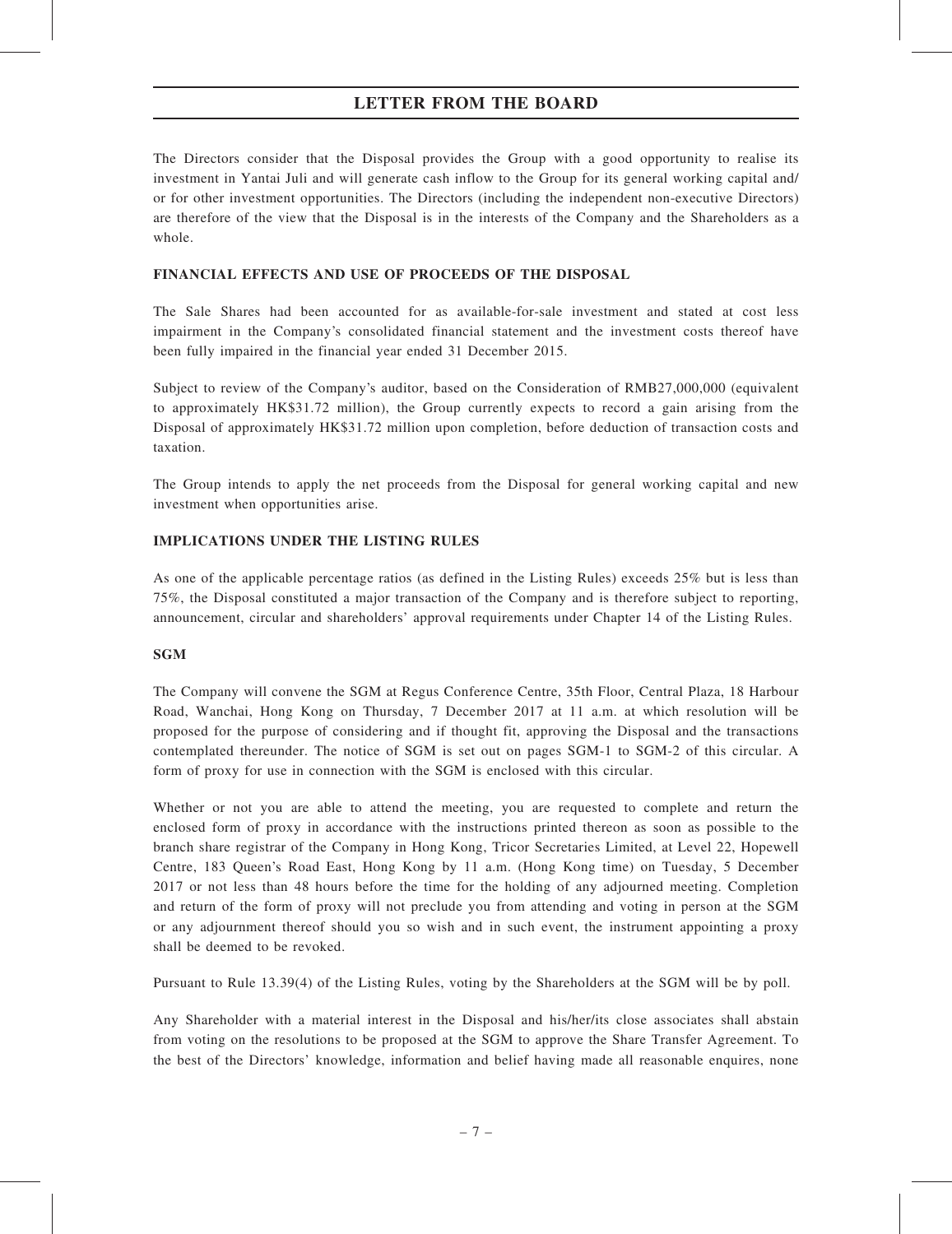of the Shareholders nor their close associates has any material interest in the Share Transfer Agreement and the transactions contemplated thereunder and therefore no Shareholder is required to abstain from voting at the SGM.

## CLOSURE OF REGISTER OF MEMBERS

For the purpose of determination of entitlement to attend and vote at the SGM to be held on Thursday, 7 December 2017, the register of members of the Company will be closed from Friday, 1 December 2017 to Thursday, 7 December 2017, both days inclusive, during which period no transfer of shares will be registered. In order to qualify for attending and voting at the SGM, all completed transfer forms accompanied by the relevant share certificates must be lodged with the Company's Hong Kong branch share registrar, Tricor Secretaries Limited, at Level 22, Hopewell Centre, 183 Queen's Road East, Hong Kong not later than 4:30 p.m. (Hong Kong time) on Thursday, 30 November 2017.

### RECOMMENDATION

The Board considers the Share Transfer Agreement and the transactions contemplated thereunder are fair and reasonable and are in the best interests of the Company and the Shareholders as a whole. Accordingly, the Board recommends the Shareholders to vote in favour of the resolution to approve the Share Transfer Agreement and the transactions contemplated thereunder at the SGM.

## ADDITIONAL INFORMATION

Your attention is draw to the additional information set out in the appendices to this circular.

Yours faithfully, For and on behalf of Prosperity Investment Holdings Limited Cheng Hairong Chairman and Managing Director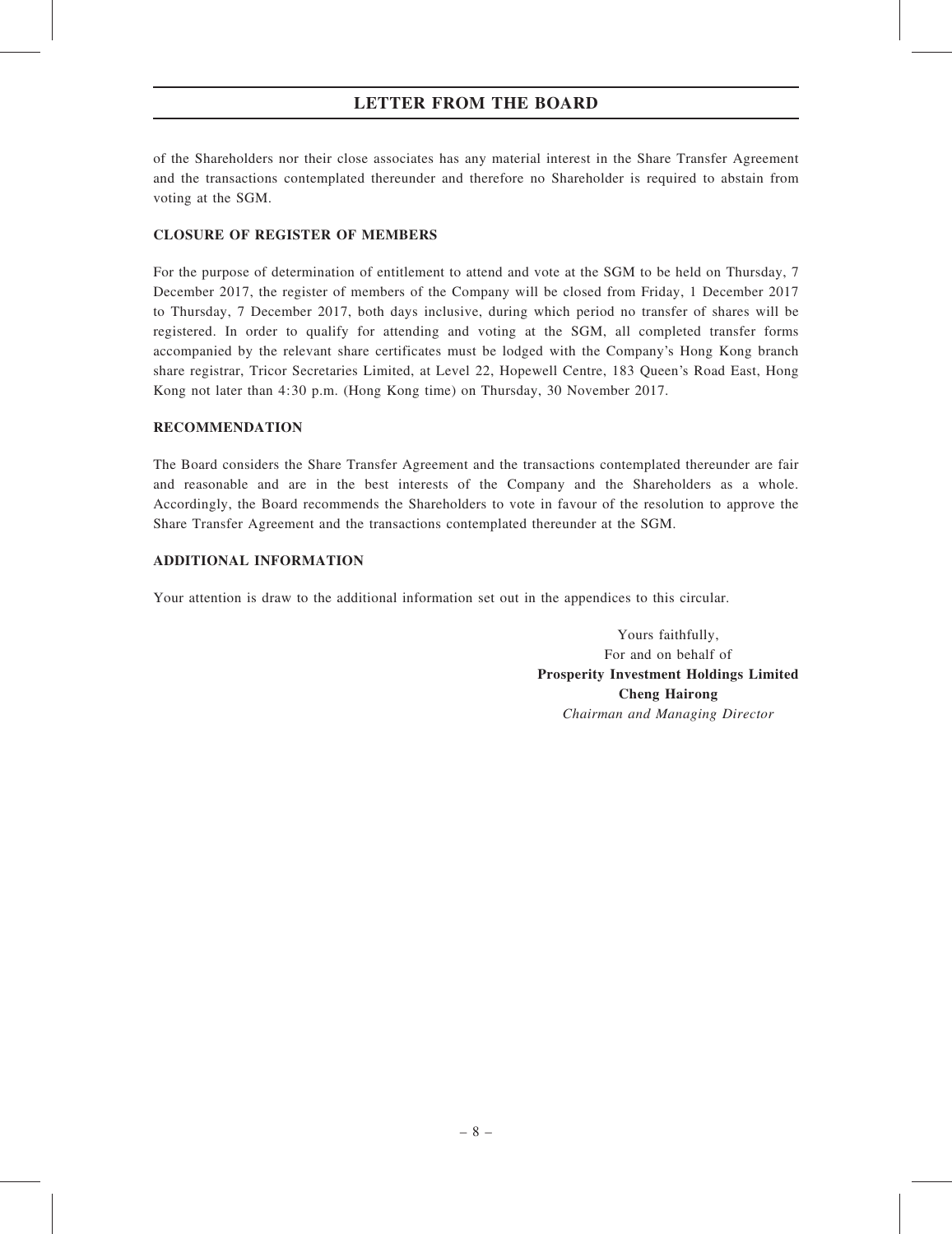## 1. FINANCIAL INFORMATION OF THE GROUP

The audited consolidated financial statements of the Group for each of the three years ended 31 December 2014, 2015 and 2016 and the unaudited consolidated financial statements of the Group for the six months ended 30 June 2017 are disclosed in the following documents which have been published on the website of the Stock Exchange (www.hkex.com.hk) and the website of the Group (www.irasia.com/listco/hk/prosperityinv/index.htm).

. The annual report of the Group for the year ended 31 December 2014 dated 27 March 2015 (pages 31 to 91);

http://www.hkexnews.hk/listedco/listconews/SEHK/2015/0416/LTN201504161253.pdf

. The annual report of the Group for the year ended 31 December 2015 dated 30 March 2016 (pages 35 to 95);

http://www.hkexnews.hk/listedco/listconews/SEHK/2016/0419/LTN20160419770.pdf

. The annual report of the Group for the year ended 31 December 2016 dated 30 March 2017 (pages 47 to 111); and

http://www.hkexnews.hk/listedco/listconews/SEHK/2017/0419/LTN20170419892.pdf

. The interim report of the Group for the six months ended 30 June 2017 dated 25 August 2017 (pages 13 to 29).

http://www.hkexnews.hk/listedco/listconews/SEHK/2017/0914/LTN20170914960.pdf

### 2. INDEBTEDNESS

At the close of business on 30 September 2017, being the latest practicable date for the purpose of this statement of indebtedness prior to the printing of this circular, the Group had an unguaranteed margin loan of HK\$51,761,660 from a securities broker which was secured by a portfolio of available-for-sale investments and held-for-trading listed equity investments held under the margin account of the Group, with a total market value of approximately HK\$207,192,098.

Save as aforesaid or as otherwise disclosed herein, the Group did not have, at the close of business on 30 September 2017, any loan capital issued and outstanding or agreed to be issued, bank overdrafts, loans or other similar indebtedness, liabilities under acceptances or acceptance credits, debentures, mortgages, charges, hire purchases commitments, guarantees or contingent liabilities.

The Directors are not aware of any material changes in the Group's indebtedness and contingent liabilities since the close of business on 30 September 2017.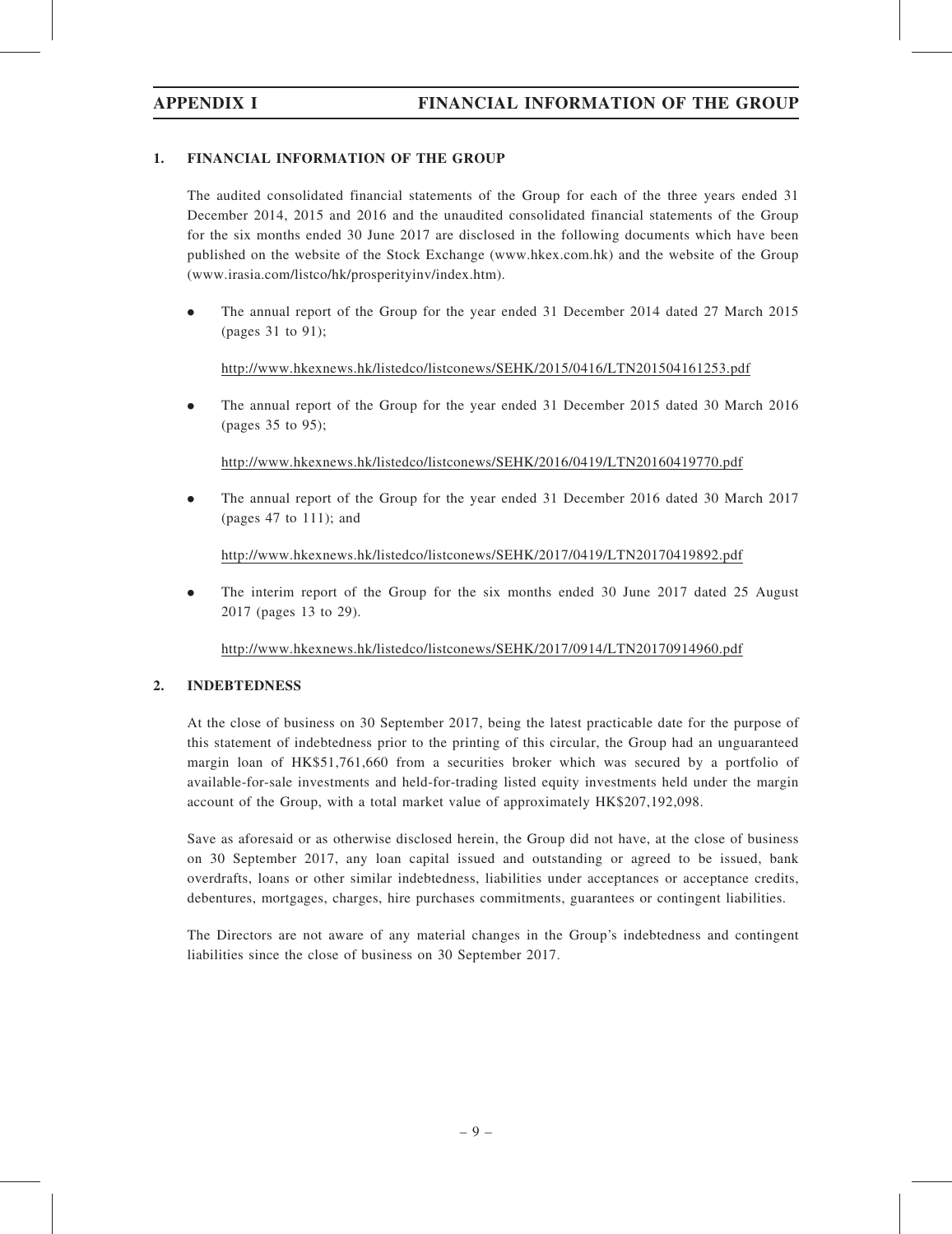## 3. WORKING CAPITAL

As at the Latest Practicable Date, the Directors, after due and careful enquiry, are of the opinion that the working capital available to the Group is sufficient for the Group's present requirements for at least the next 12 months from the date of publication of this circular in the absence of unforeseen circumstances after taking into account: (i) the internal resources of the Group, (ii) the credit facilities available to the Group and (iii) the Disposal.

## 4. FINANCIAL AND TRADING PROSPECT OF THE GROUP

The Group is currently engaged in investment in both listed and unlisted securities and other related financial assets.

The management of the Company considered that the Disposal could provide the Group with an extra funding for general working capital and new investment when opportunity arise which in turn possibly increase the net worth of the Shareholders.

After the Disposal, the Group will continue its principal activities of investment in both listed and unlisted securities and other related financial assets. The Group will explore any opportunities for valuable investments in order to enhance the value of the Group and the net worth of the Shareholders.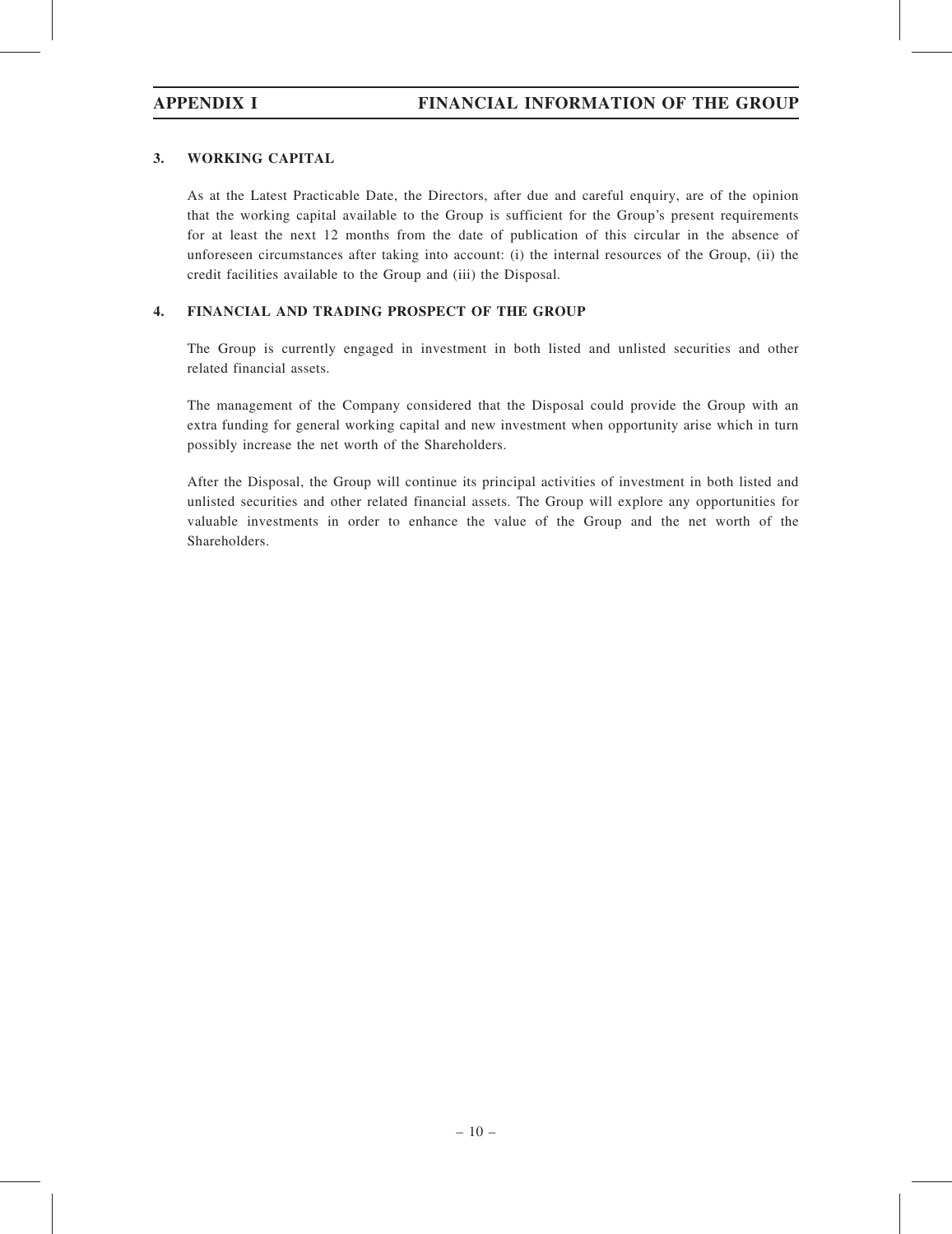### 1. RESPONSIBILITY STATEMENT

This circular, for which the Directors collectively and individually accept full responsibility, includes particulars given in compliance with the Listing Rules for the purpose of giving information with regard to the Group. The Directors, having made all reasonable enquiries, confirm that to the best of their knowledge and belief the information contained in this circular is accurate and complete in all material respects and not misleading or deceptive, and there are no other matters the omission of which would make any statement herein or this circular misleading.

#### 2. DISCLOSURE OF INTERESTS

#### 2.1 Directors' and Chief Executive's interests

As at the Latest Practicable Date, the interests and short positions of each Director, chief executive of the Company in the Shares, underlying Shares and debentures of the Company or any of its associated corporations (within the meaning of Part XV of the SFO) which were required to be notified to the Company and the Stock Exchange pursuant to the Divisions 7 and 8 of Part XV of the SFO (including interests and short positions which he was taken or deemed to have under such provisions of the SFO); or were required pursuant to section 352 of the SFO to be entered into the register referred to therein; or were required pursuant to the Model Code for Securities Transactions by Directors of Listed Issuers to be notified to the Company and the Stock Exchange are as follows:

#### Long Positions in Shares:

| <b>Name of Director</b> | <b>Nature of Interest</b>                                    | Number of<br><b>Shares</b> held | Approximate<br>$\%$ of<br><b>Shareholding</b> |
|-------------------------|--------------------------------------------------------------|---------------------------------|-----------------------------------------------|
| Mr. Lau Tom Ko Yuen     | Interest of spouse and interest<br>of controlled corporation | 266,890,840<br>(Note)           | 22.03%                                        |
| Mr. Cheng Hairong       | Beneficial Owner                                             | 9,370,000                       | $0.78\%$                                      |

Note: The 266,890,840 Shares were held by Favor Hero Investments Limited, a company owned as to 51% by Sun Matrix Limited which in turn is owned as to 50% by Mr. Lau Tom Ko Yuen and 50% by his spouse.

Save as disclosed above, as at the Latest Practicable Date, none of the Directors and chief executive of the Company had or was deemed to have any interest or short positions in the Shares, underlying Shares and debentures of the Company or any of its associated corporation(s) (within the meaning of Part XV of the SFO) which were required to be notified to the Company and the Stock Exchange pursuant to Divisions 7 and 8 of Part XV of the SFO (including interests and short positions which he was taken or deemed to have under such provisions of the SFO); or were required pursuant to section 352 of the SFO to be entered into the register referred to therein; or were required pursuant to the Model Code for Securities Transactions by Directors of Listed Issuers to be notified to the Company and the Stock Exchange.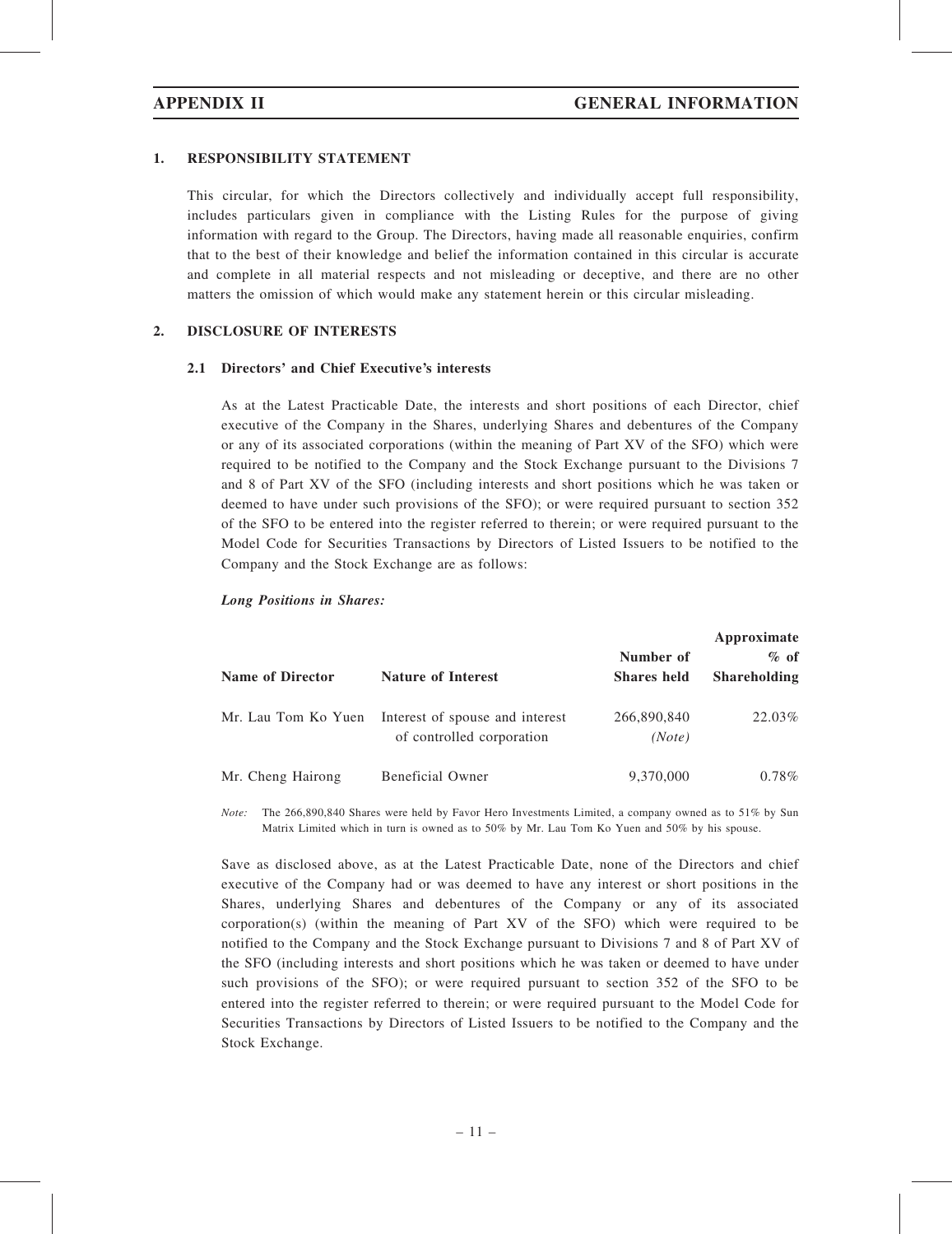### 2.2 Substantial Shareholders' and other Shareholders' Interests

As at the Latest Practicable Date, so far as was known to any Director or the chief executive of the Company, the following persons, other than a Director or chief executive of the Company, had interests or short positions in the Shares or underlying Shares of the Company which would fall to be disclosed to the Company and the Stock Exchange under the provisions of Divisions 2 and 3 of Part XV of the SFO, or were recorded in the register required to be kept by the Company pursuant to Section 336 of the SFO:

#### Long positions in the Shares

| Name of shareholder                        | <b>Nature of Interest</b>                                    | Number of<br><b>Shares held</b>          | Approximate<br>$%$ of<br>shareholding |
|--------------------------------------------|--------------------------------------------------------------|------------------------------------------|---------------------------------------|
| Favor Hero<br>Investments Limited          | <b>Beneficial Owner</b>                                      | 266,890,840                              | 22.03%                                |
| Glory Avenue Limited                       | Interest of controlled<br>corporation                        | 266,890,840<br>(Notes 1 & 3)             | 22.03%                                |
| Lan Yi                                     | Interest of spouse and interest<br>of controlled corporation | 266,890,840<br>(Notes $1 \& 2)$          | 22.03%                                |
| Lau Tom Ko Yuen                            | Interest of spouse and interest<br>of controlled corporation | 266,890,840<br>( <i>Notes</i> 1 & 2)     | 22.03%                                |
| Liu Min                                    | Interest of controlled<br>corporation                        | 266,890,840<br>( <i>Notes</i> 1 & 3)     | 22.03%                                |
| <b>Silvery Fortune</b><br>Holdings Limited | Interest of controlled<br>corporation                        | 266,890,840<br>( <i>Notes</i> $1 \& 3$ ) | $22.03\%$                             |
| Sun Matrix Limited                         | Interest of controlled<br>corporation                        | 266,890,840<br>( <i>Notes</i> 1 & 2)     | 22.03%                                |

Notes:

- 1. 266,890,840 Shares were held by Favor Hero Investments Limited, a company controlled as to 51% by Sun Matrix Limited and as to 49% by Glory Avenue Limited. Mr. Lau Tom Ko Yuen and Mr. Cheng Hairong are directors of Favor Hero Investments Limited.
- 2. Sun Matrix Limited was controlled as to 50% by Mr. Lau Tom Ko Yuen and 50% by Ms. Lan Yi, the spouse of Mr. Lau Tom Ko Yuen. Mr. Lau Tom Ko Yuen is a director of Sun Matrix Limited.
- 3. Glory Avenue Limited was wholly controlled by Silvery Fortune Holdings Limited which was wholly controlled by Mr. Liu Min.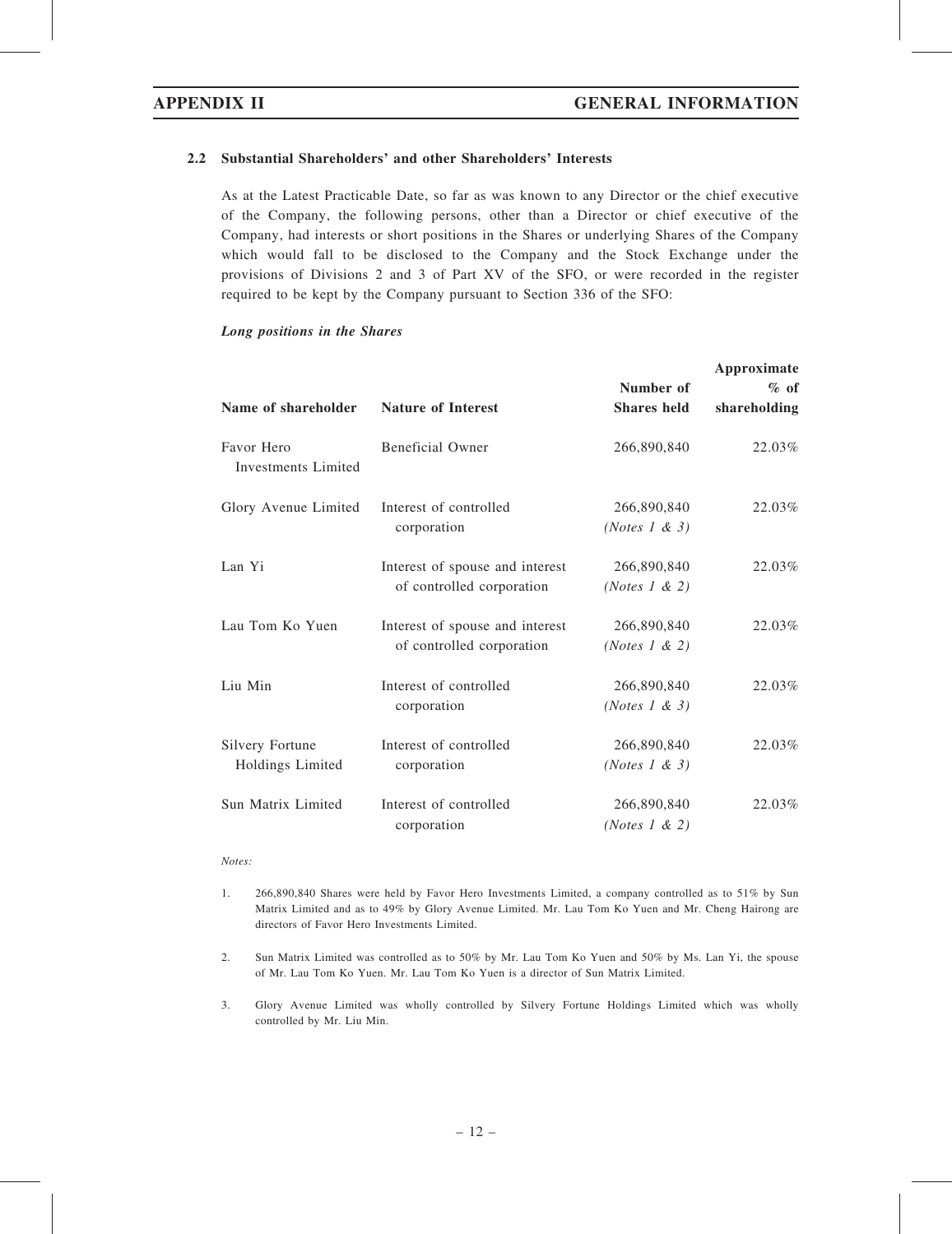Save as disclosed above, as at the Latest Practicable Date, the Directors and chief executive of the Company were not aware that there is any other person (other than the Directors or chief executive of the Company) who had, or was deemed to have, interests or short positions in the Shares or underlying Shares of the Company which would fall to be disclosed to the Company and the Stock Exchange under the provisions of Divisions 2 and 3 of Part XV of the SFO, or who was, directly or indirectly, interested in 10% or more of the nominal value of any class of share capital carrying rights to vote in all circumstances at general meetings of any other member of the Group.

#### 3. DIRECTORS' INTEREST IN CONTRACTS

The Directors confirm that none of the Directors has any contract or arrangement subsisting as at the Latest Practicable Date in which any Director is materially interested and which is significant in relation to the business of the Group.

#### 4. DIRECTORS' INTEREST IN ASSETS

The Directors confirm that none of the Directors has any interests, direct or indirect, in any assets which have been, since 31 December 2016, being the date to which the latest published audited accounts of the Group were made up, acquired or disposed of by or leased to any member of the Group, or are proposed to be acquired or disposed of by or leased to any member of the Group.

### 5. DIRECTORS' SERVICE CONTRACTS

As at the Latest Practicable Date, none of the Directors had any existing or proposed service contract with any member of the Group which does not expire or is not terminable by such member of the Group within one year without payment of compensation (other than statutory compensation).

#### 6. LITIGATION

As at the Latest Practicable Date, no member of the Group was engaged in any litigation or arbitration of material importance and no litigation or claim of material importance was known to the Directors to be pending or threatened against any member of the Group.

#### 7. COMPETING INTERESTS

As at the Latest Practicable Date, so far as the Directors were aware, none of the Directors or their respective close associates were considered to have interest in any business which competes or is likely to compete, either directly or indirectly, with the business of the Group.

### 8. MATERIAL CONTRACTS

The following contract(s), not being contracts entered into in the ordinary course of business, is/are entered into by members of the Group within the two years immediately preceding the Latest Practicable Date and which is/are or may be material:

(a) the Share Transfer Agreement.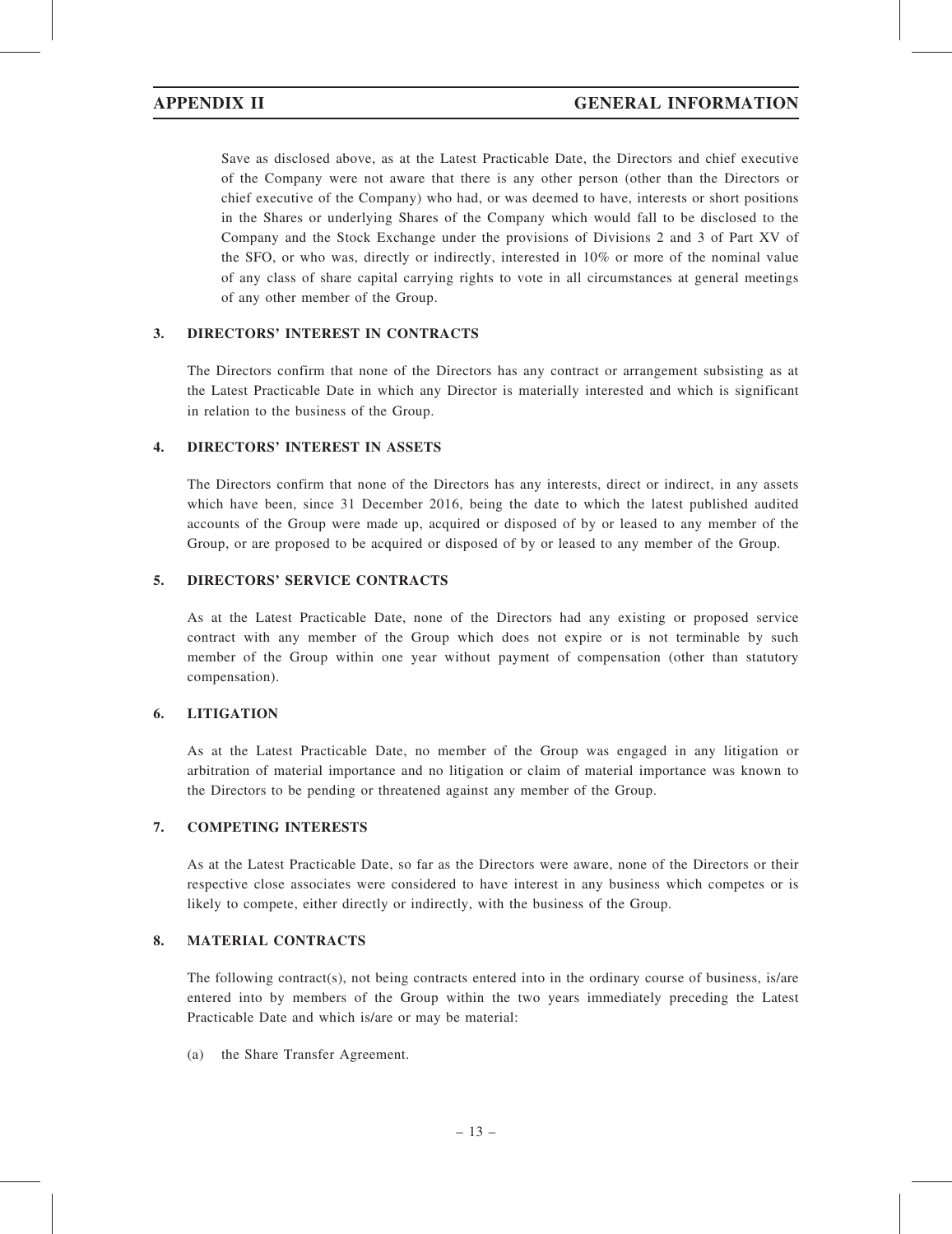### 9. MATERIAL ADVERSE CHANGE

As at the Latest Practicable Date, the Directors were not aware of any material adverse change in the financial or trading position of the Group since 31 December 2016, the date to which the latest published audited accounts of the Group were made up.

#### 10. DOCUMENTS AVAILABLE FOR INSPECTION

Copies of the following documents will be available for inspection during normal business hours from 9:00 a.m. to 6:00 p.m. (on any weekday other than on Saturday, Sunday and public holidays) at the principal place of business of the Company in Hong Kong at Suite 2701, Shui On Centre, 6– 8 Harbour Road, Wanchai, Hong Kong, from the date of this circular up to and including the date of the SGM:

- (a) the memorandum of association and bye-laws of the Company;
- (b) the annual report of the Company for the three years ended 31 December 2014, 31 December 2015 and 31 December 2016;
- (c) the interim report of the Company of the six months ended 30 June 2017;
- (d) copy of the material contract referred to in the section headed ''Material Contracts'' in this appendix; and
- (e) a copy of this circular.

### 11. MISCELLANEOUS

- (a) The registered office of the Company is located at Clarendon House, 2 Church Street, Hamilton HM 11, Bermuda and the principal place of business of the Company in Hong Kong is situated at Suite 2701, Shui On Centre, 6–8 Harbour Road, Wanchai, Hong Kong.
- (b) The branch share registrar and transfer office of the Company in Hong Kong is Tricor Secretaries Limited, at Level 22, Hopewell Centre, 183 Queen's Road East, Hong Kong.
- (c) The company secretary of the Company is Mr. Yau Wing Yiu. Mr. Yau is an associate member of The Hong Kong Institute of Certified Public Accountants and a fellow member of the Association of Chartered Certified Accountants.
- (d) In the event of inconsistency, the English text of this circular, the notice of the SGM and the accompanying form of proxy shall prevail over their respective Chinese text.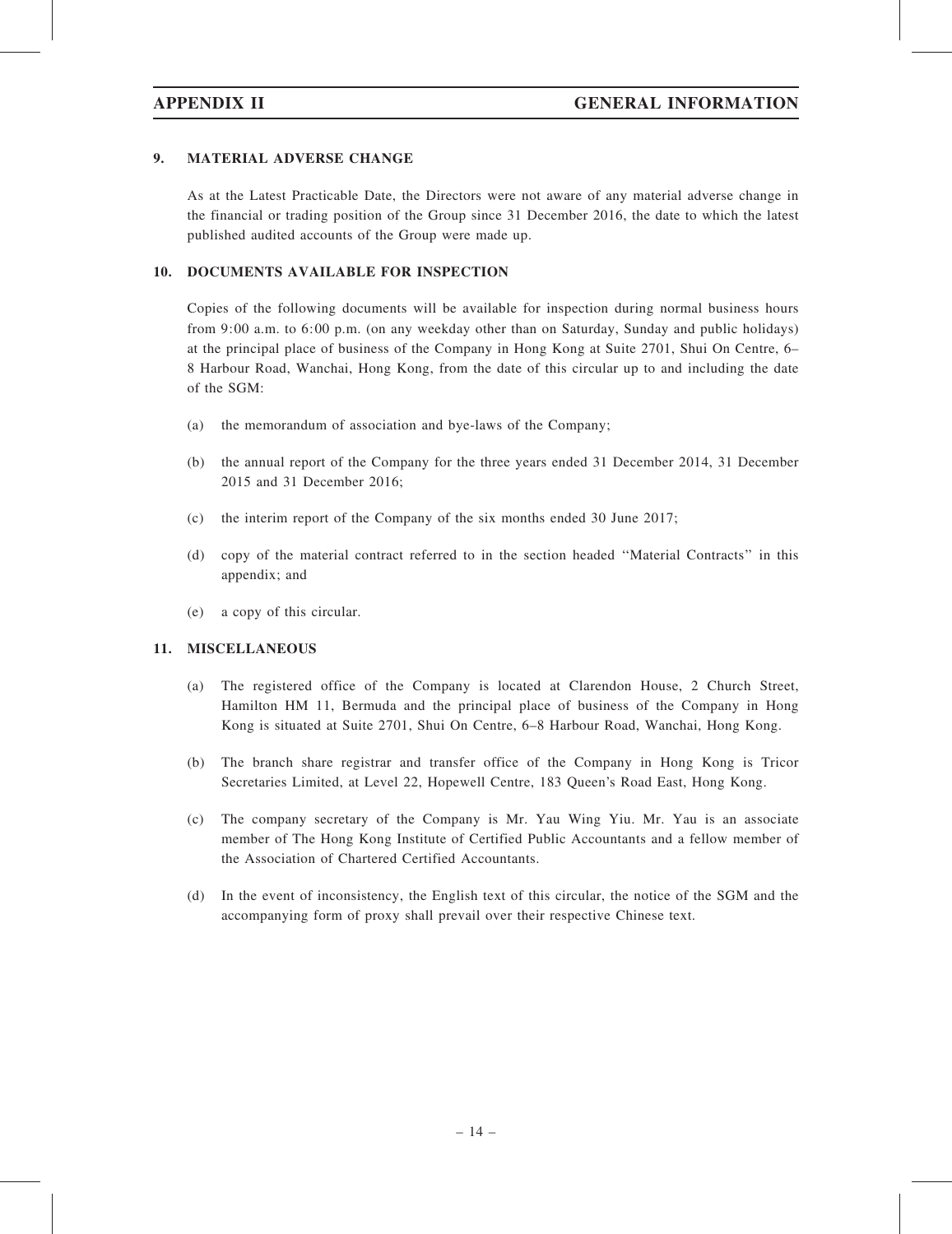

# PROSPERITY INVESTMENT HOLDINGS LIMITED

# 嘉 進 投 資 國 際 有 限 公 司

(Incorporated in Bermuda with limited liability)

(Stock Code: 310)

NOTICE IS HEREBY GIVEN that a special general meeting of Prosperity Investment Holding (''Company'') will be held at Regus Conference Centre, 35th Floor, Central Plaza, 18 Harbour Road, Wanchai, Hong Kong on Thursday, 7 December 2017 at 11 a.m., for the purpose of considering and, if thought fit, passing (with or without amendments) the following resolution as ordinary resolution of the Company:

## ''THAT:

- (a) the share transfer agreement dated 31 October 2017 (''Agreement'') entered into between Carson Capital Resources Limited, a direct wholly-owned subsidiary of the Company, as vendor (''Vendor'') and 寧夏胡楊智能投資發展中心(有限合伙) (Ningxia Huyang Zhineng Investment Development Centre (Limited Partnership)\*), as purchaser ("Purchaser") and  $\frac{1}{2}$   $\frac{1}{2}$   $\frac{1}{2}$   $\frac{1}{2}$   $\frac{1}{2}$   $\frac{1}{2}$   $\frac{1}{2}$   $\frac{1}{2}$   $\frac{1}{2}$   $\frac{1}{2}$   $\frac{1}{2}$   $\frac{1}{2}$   $\frac{1}{2}$   $\frac{1}{2}$   $\frac{1}{2}$   $\frac{1}{2}$   $\frac{1}{2}$   $\frac{1}{2}$   $\frac{1}{2}$   $\frac{1}{2}$   $\frac{1}{2}$ this meeting marked ''A'' and initialed by the chairman of this meeting for the purpose of identification) pursuant to which the Vendor has conditionally agreed to sell to the Purchaser and the Purchaser has conditionally agreed to purchase 2,250,000 shares, representing approximately 1.17% equity interest, in 煙台巨力精細化工股份有限公司 (Yantai Juli Fine Chemical Co., Ltd.\*), a company established in the PRC, the terms and conditions thereof and the transactions contemplated thereunder, be and are hereby approved, confirmed and ratified; and
- (b) the board of directors of the Company ("**Board**") be and is hereby generally and unconditionally authorized to do all such acts and things and sign all such documents and to take such steps as it considers necessary or expedient or desirable in connection with or to give effect to the Agreement and to implement the transactions contemplated thereunder and to agree to such variation, amendments, supplement or waivers of matters relating thereto as, in the opinion of the Board, are in the interest of the Company.''

By Order of the Board Prosperity Investment Holdings Limited CHENG Hairong Chairman and Managing Director

Hong Kong, 21 November 2017

<sup>\*</sup> for identification purpose only